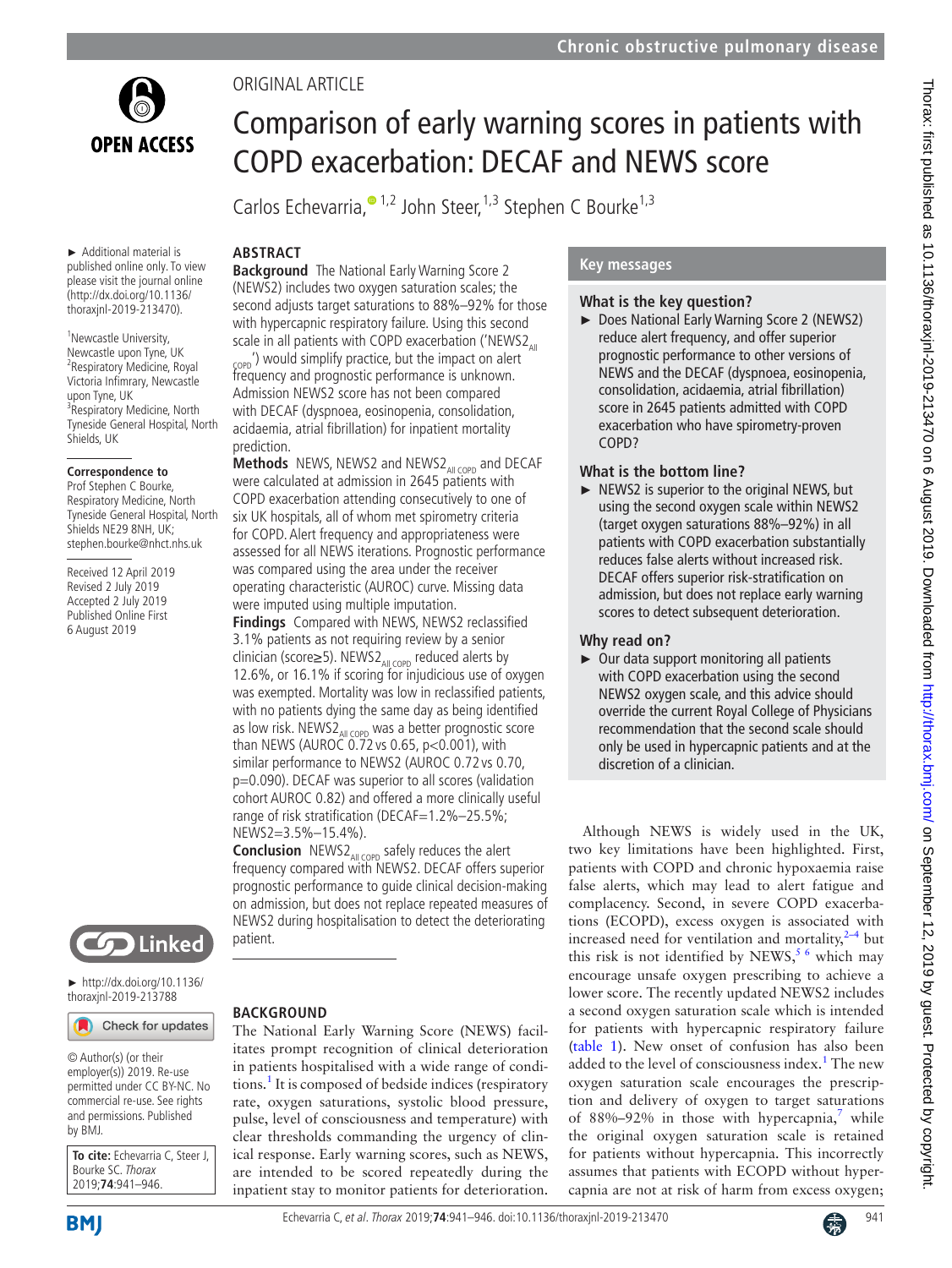<span id="page-1-0"></span>**Table 1** National Early Warning Score 2 (NEWS2) with risk score for oxygen saturations alone shown for scale 1 (normocapnic patients) and for scale 2 (hypercapnic patients)

| <b>NEWS2 scale 1 and original NEWS</b><br>(normocapnic patients) |                | NEWS2 scale 2<br>(hypercapnic patients) |                          |  |
|------------------------------------------------------------------|----------------|-----------------------------------------|--------------------------|--|
| Oxygen saturations, % Score                                      |                | Oxygen saturations, % Score             |                          |  |
| 91 or less                                                       | 3              | 83 or less                              | 3                        |  |
| $92 - 93$                                                        | $\overline{2}$ | $84 - 85$                               | 2                        |  |
| $94 - 95$                                                        | 1              | $86 - 87$                               | 1                        |  |
| 96 or more                                                       | 0              | 88-92                                   | $\Omega$                 |  |
|                                                                  |                | 93 or more on air                       | $\Omega$                 |  |
|                                                                  |                | $93 - 94$ on $0,$                       | 1                        |  |
|                                                                  |                | $95 - 96$ on $0,$                       | $\overline{\phantom{0}}$ |  |
|                                                                  |                | 97 or more on O <sub>2</sub>            | 3                        |  |

Scale 1 is the same as the original NEWS oxygen saturation index and is

recommended for most patients including patients with COPD without hypercapnic respiratory failure. Scale 2 is recommended for patients with hypercapnic respiratory failure, whose target saturations are set lower (ie, 88%–92%).

this can lead to  $CO_2$  retention<sup>[5](#page-5-2)</sup> and is associated with increased mortality risk.<sup>[8](#page-5-4)</sup>

Despite clear guidelines by the British Thoracic Society (BTS) promoting target saturations of 88%–92% in most patients with  $\text{COPD},^7$  this is frequently not achieved in clinical practice.<sup>[9 10](#page-5-5)</sup> By assigning risk points to those with excess oxygen, NEWS2 will encourage the correct titration of oxygen in patients identified as at risk. Unfortunately, this is limited to patients confirmed to have hypercapnic respiratory failure on blood gas analysis and with clinician approval. Patients with hypercapnia will be at risk until blood gas analysis and clinical review, while those with normocapnia will remain at risk throughout. The BTS guidelines limit risk by recommending initial target saturations of

<span id="page-1-1"></span>**Table 2** Indices that comprise news and DECAF scores, and rates of missing data in each cohort

|                                 | <b>Derivation cohort</b> | <b>Validation cohort</b> |
|---------------------------------|--------------------------|--------------------------|
|                                 | $n = 920$                | $n = 1725$               |
| <b>NEWS and NEWS2</b>           |                          |                          |
| Respiratory rate                | 0.33%                    | 1.8%                     |
| Oxygen saturation               | $0\%$                    | 1.8%                     |
| Supplemental oxygen             | 1.5%                     | $0\%$                    |
| Systolic blood pressure         | 0%                       | 1.7%                     |
| Pulse                           | 0%                       | 1.5%                     |
| Level of consciousness          | $0\%$                    | 1.8%                     |
| Confusion (NEWS2 only)          | 0%                       | 2.6%                     |
| Temperature                     | 0.54%                    | 2.6%                     |
| <b>DECAF</b> score              |                          |                          |
| eMRCD score                     | 0%                       | $0\%$                    |
| Eosinopenia                     | 0%                       | $0\%$                    |
| Chest X-ray consolidation       | $0\%$                    | $0\%$                    |
| Acidaemia (pH <7.3)             | $0\%$ *                  | $0\%*$                   |
| <b>Atrial fibrillation</b><br>. | $0\%$<br>1.1.1.1         | $0\%$                    |

\*In patients without an arterial blood gas, it was assumed that none had an acidaemia of <7.30 provided oxygen saturations were 93% or more while breathing room air. This was based on data from the derivation cohort: of 118 patients meeting these criteria, none had an arterial pH of <7.30.

88%–92%, but risk is not avoided as the target can be increased to 94%–98% following confirmation of normocapnia. In unselected patients with a clinical diagnosis of ECOPD, there is randomised controlled trial (RCT) evidence that target satura-tions of 88%-92% improve mortality.<sup>[6](#page-5-6)</sup> This favours adopting the second NEWS2 oxygen scale (88%–92%) in all patients with ECOPD, which would simplify the pathway facilitating implementation, and should greatly reduce the risk of excess oxygen use.

The DECAF (dyspnoea, eosinopenia, consolidation, acidaemia, atrial fibrillation) score is a risk stratification tool intended to be scored on admission and accurately predicts risk of death.<sup>11 12</sup> It can be easily calculated at the bedside to guide treatment, such as hospital at home for low-risk patients.[13](#page-5-8) DECAF and NEWS2 serve separate purposes in clinical practice: the former to risk assess patients accurately at admission and the latter to monitor patients for deterioration throughout admission. However, admission NEWS2 has not been compared with DECAF. The UK National Asthma and COPD Audit Programme currently relies on admission NEWS2 to allow case-mix adjustment for mortality risk; the superiority of DECAF would support its routine use for this purpose.<sup>14</sup> Furthermore, if admission NEWS2 offered similar performance to DECAF in ECOPD, then the principle of parsimony would favour reliance on NEWS2 alone and render the DECAF score redundant.

The primary aim of this study was to assess the effect of modifying NEWS2 to use the second oxygen saturation scale in all patients with ECOPD (target saturations of 88%–92%) with respect to inpatient alert frequency and appropriateness, and mortality prediction. We refer to this adapted version of NEWS2 as 'NEWS2 $_{\text{All COPD}}$ '. Furthermore, we compare the performances of admission NEWS2<sub>All COPD</sub>, NEWS2, NEWS and the DECAF score.

#### **Methods**

The DECAF derivation and validation cohorts are composed of 2645 consecutive admissions of unique patients with ECOPD to six UK hospitals with preadmission obstructive spirometry, age of 35 or older, and smoking history of 10 or more cigarette pack-years (ISRCTN13946813 and ISRCTN29082260).<sup>[11 12](#page-5-7)</sup>

Collection of the DECAF and NEWS score indices, including confusion, was pre-specified in the original study protocols. The first set of NEWS indices was used, either from the accident and emergency (A+E) department, or the medical admissions unit if the patient bypassed A+E. Missing data were handled using multiple imputation as described previously.<sup>15 16</sup> NEWS2 was initially calculated using scale 1 and scale 2 for normocapnic and hypercapnic patients, respectively ('NEWS2'). NEWS2 was then re-calculated with the assumption that all patients with COPD should have oxygen saturations of  $88\% - 92\%$  ('NEWS2<sub>All COPD</sub>').

Patients were assigned to standard risk groups for each early warning score. For NEWS, NEWS2 and NEWS2<sub>All COPD</sub>, a score of 0 to 4 is low risk, 5 or 6 is moderate risk, and 7 or more is high risk. A patient with a NEWS of 5 or more should have at least hourly observations and be reviewed by a clinician with competencies in dealing with acute illness, such as a ward doctor. A score of 7 or more should prompt an emergency review, with continuous monitoring of observations.<sup>[1](#page-5-0)</sup> For the DECAF score, 0 to 1 equates to a low in-hospital mortality risk, 2 is moderate risk, and 3 or more is high risk. Alert frequencies (NEWS, NEWS2, NEWS2<sub>All COPD</sub> score  $\geq$ 5) and other proportions were compared with Fisher's exact test. The performance of NEWS, NEWS2, NEWS2<sub>All COPD</sub> and DECAF for the prediction of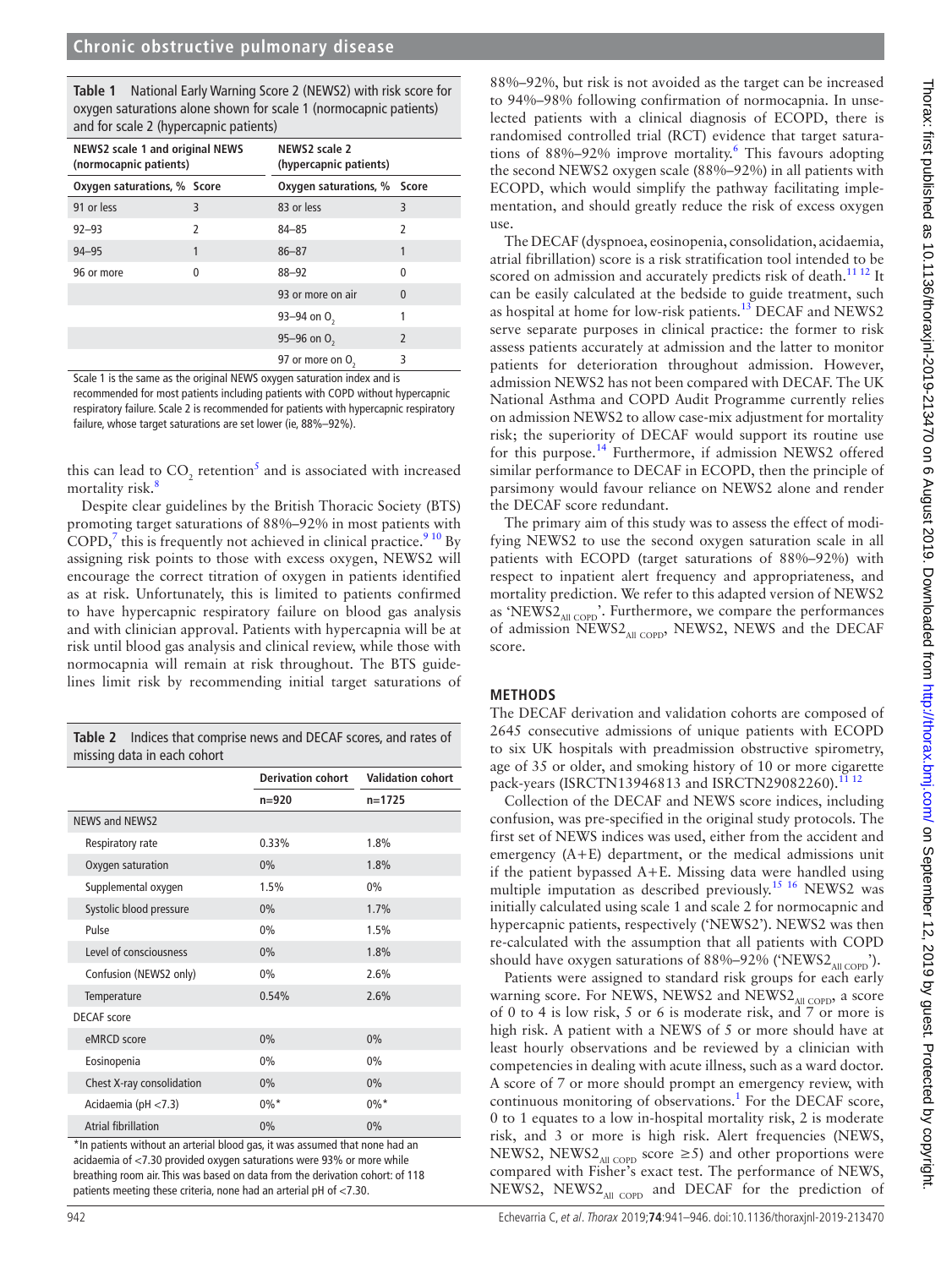<span id="page-2-0"></span>

| Table 3<br>Numbers of deaths by risk group for NEWS2, NEWS2 88%-92% and NEWS |             |                         |               |                            |     |                         |             |      |               |
|------------------------------------------------------------------------------|-------------|-------------------------|---------------|----------------------------|-----|-------------------------|-------------|------|---------------|
|                                                                              |             | Low-risk groups $(0-4)$ |               | Moderate-risk groups (5–6) |     | High-risk groups $(7+)$ |             |      |               |
| All cohorts                                                                  | <b>Died</b> | All                     | $\frac{0}{0}$ | <b>Died</b>                | All | $\%$                    | <b>Died</b> | All  | $\frac{0}{0}$ |
| NEWS2 <sub>All COPD</sub>                                                    | 35          | 1003                    | 3.5           | 39                         | 628 | 6.2                     | 154         | 1014 | 15.2          |
| NEWS2                                                                        | 23          | 752                     | 3.1           | 45                         | 671 | 6.7                     | 160         | 1222 | 13.1          |
| <b>NEWS</b>                                                                  | 25          | 670                     | 3.7           | 57                         | 730 | 7.8                     | 146         | 1245 | 11.7          |

NEWS, NEWS2 and NEWS2 88%–92%: a score of 0 to 4 is low risk, 5 or 6 is moderate risk, and 7 or more is high risk.

inpatient mortality was assessed and compared using the area under the receiver operating characteristic (AUROC) curve.<sup>[17](#page-5-11)</sup> Calibration was assessed using the Hosmer-Lemeshow (HL) test and by visual assessment in calibration plots.[18 19](#page-5-12) Analyses were performed on IBM SPSS Statistics V.22 and SigmaPlot V.12.3.

#### **Results**

## **Population and missing data**

In 2645 patients, the mean (SD) age was 73.1 (10.2), 54% were women and the mean (SD)  $\text{FEV}_1$  was 45.1% (SD 18.2) predicted. Almost half were unable to leave the house unassisted (Extended Medical Research Council Dyspnoea score 5a or 5b=47%), and 29.8% had consolidation on the admission chest X-ray. Furthermore, 17.9% of patients were acidaemic on the admission arterial blood gas (ABG) analysis, and 10.1% had a pH of less than 7.3. Comorbid conditions were common; 55.4% had a Charlson index of 2 or more, and 28.9% scored 3 or more. Overall inpatient mortality was 8.6%; 96 in 920 (10.4%) in the derivation cohort and 132 in 1725 (7.7%) in the validation cohort.

A more detailed breakdown of patient characteristics by site and cohort is published elsewhere.<sup>11 12</sup> There were no missing data for the primary outcome, inpatient mortality. Rates of missing data for indices were low and are shown in [table](#page-1-1) 2.

#### **Risk groups and alerts**

Inpatient mortality by risk group is shown in [table](#page-2-0) 3. The percentage of patients classified as requiring an urgent review (score of 5 or more) for  $\text{NEWS2}_{\text{All COPD}}$ ,  $\text{NEWS2}$  and  $\text{NEWS}$  was 62.1%, 71.6% and 74.7% (middle column [figure](#page-2-1) 1).



<span id="page-2-1"></span>**Figure 1** Frequency of alerts for NEWS2<sub>All COPD</sub>, NEWS2 and NEWS. Figure shows the percentage of patients in each risk category, grouped together by early warning score. The first column in each group is NEWS2 $_{\text{all comp}}$ , the second is NEWS2 and the third is NEWS. P values were calculated using Fisher's exact test. NEWS 5–6=mediumrisk, prompting urgent response by clinician/clinical team and minimum hourly observations. NEWS 7=high risk. Urgent response by clinician/clinical team, which may include critical care, and continuous monitoring or vital signs.

NEWS2<sub>All COPD</sub> resulted in a shift of total scores towards the lower risk range compared with NEWS2 [\(figure](#page-2-2) 2).  $NEWS2_{\text{All}}$ COPD identified fewer patients requiring medical review relative to NEWS2 (9.5% absolute reduction), but the risk of death in the low-risk group was similar  $(3.5\% \text{ and } 3.1\%, \text{p} = 0.686)$ .

A patient receiving excess oxygen may not necessarily require an urgent clinical review and should first have their oxygen titrated down to target range. For NEWS2, if excess oxygen scores were discounted, there was a significant reduction in the frequency of alerts for patients with a score of 5 or more (71.6% to 68.0%, p=0.005). For NEWS2 $_{\text{All COPD}}$ , discounting excess oxygen reduced reviews in this group from 62.1% to 58.6% (p=0.010), with little difference in the percentage of deaths in the low-risk patient group (counting excess oxygen=3.5% vs discounting excess oxygen=3.6%, p=0.905). Of those patients who were assigned a low-risk NEWS2 or  $NEWSZ_{All\ COPD}$  score, none died that same day. This suggests that all of these patients were correctly categorised as low risk at the time; early warning scores are repeated with each set of observations and are likely to have risen in those who subsequently died.

#### **Performance of admission DECAF and early warning scores for inpatient mortality**

For all patients (n=2645),  $NEWS2_{All\ COPD}$  was a stronger mortality predictor than NEWS (AUROC NEWS2<sub>All COPD</sub>=0.72, 95%CI 0.68 to 0.76, vs NEWS=0.65, 95%CI 0.61 to 0.68;  $p$ <0.001). NEWS2<sub>All COPD</sub> showed a trend towards superiority compared with NEWS2 (AUROC NEWS2 $_{\text{All COPD}}$ =0.72, 95%CI 0.68 to 0.76, vs NEWS2=0.70, 95% CI 0.67 to 0.74; p=0.090).

Of interest, the addition of confusion to the 'level of consciousness' component of NEWS2 accounted for part of the improved performance in NEWS2 compared with NEWS. For example,



<span id="page-2-2"></span>**Figure 2** Histogram of NEWS scores. Figure shows all patients from the derivation and validation cohorts. The number of individuals is shown in the x-axis ('count') and the total NEWS2 score is shown on the y-axis. The grey lines separate low-risk (0–4), moderate-risk (5–6) and high-risk (7 or more) groups.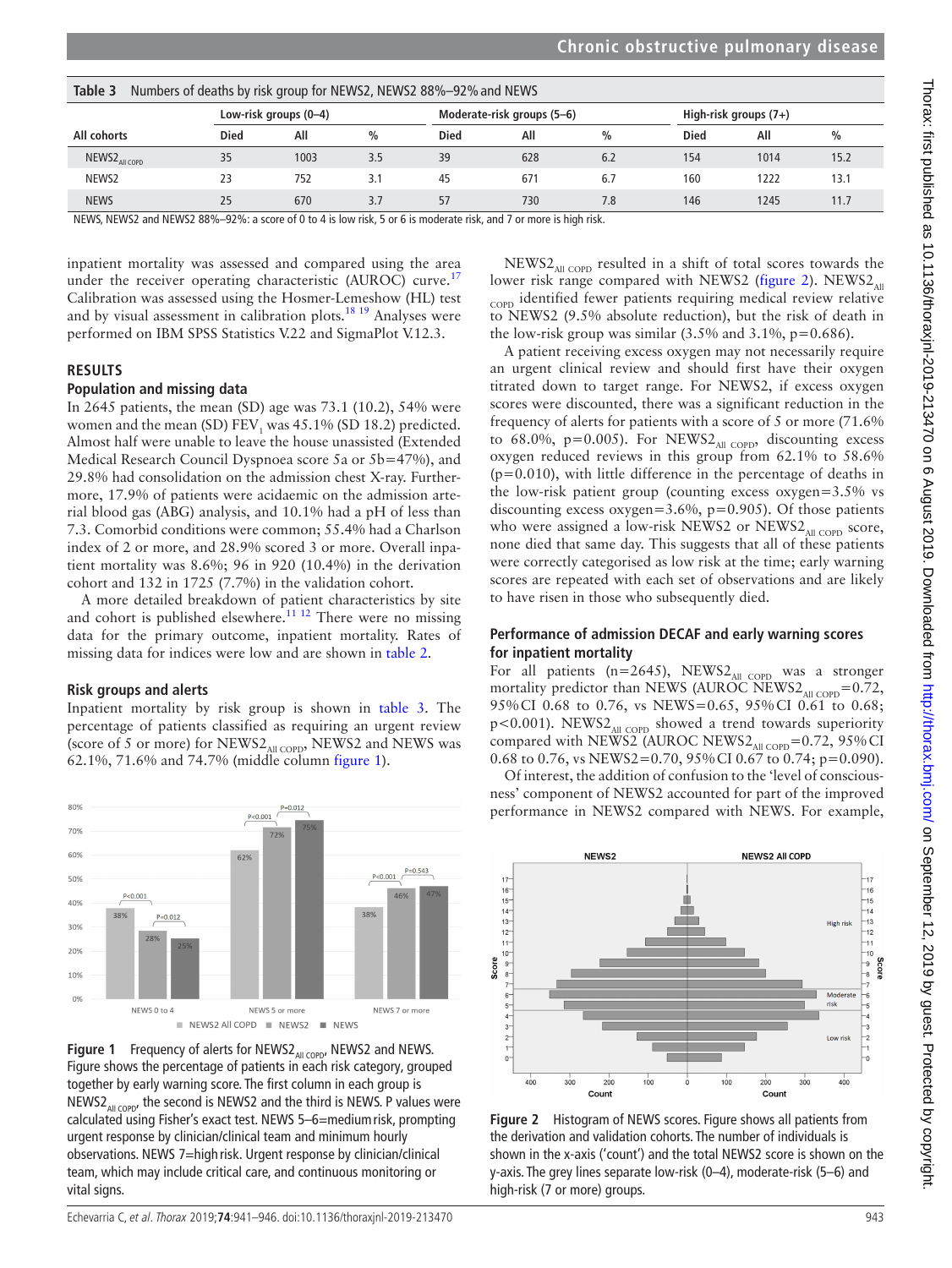| Table 4<br>Sensitivity, specificity, negative predictive value (NPV) and positive predictive value (PPV) at NEWS thresholds of 5 and 7 |                |                                |            |             |                                                                        |            |  |  |
|----------------------------------------------------------------------------------------------------------------------------------------|----------------|--------------------------------|------------|-------------|------------------------------------------------------------------------|------------|--|--|
|                                                                                                                                        | Low-risk group | (cut-off less than 5 for NEWS) |            |             | Low and moderate risk group combined<br>(cut-off less than 7 for NEWS) |            |  |  |
|                                                                                                                                        | Sensitivity    | Specificity                    | <b>NPV</b> | Sensitivity | <b>Specificity</b>                                                     | <b>PPV</b> |  |  |
| NEWS2 <sub>All COPD</sub>                                                                                                              | 0.85           | 0.40                           | 0.97       | 0.68        | 0.64                                                                   | 0.15       |  |  |
| NEWS2                                                                                                                                  | 0.90           | 0.30                           | 0.97       | 0.71        | 0.55                                                                   | 0.13       |  |  |
| <b>NEWS</b>                                                                                                                            | 0.89           | 0.27                           | 0.96       | 0.64        | 0.55                                                                   | 0.12       |  |  |
| <b>DECAF</b>                                                                                                                           | 0.93           | 0.52                           | 0.99       | 0.73        | 0.80                                                                   | 0.25       |  |  |

<span id="page-3-1"></span>**Table 4** Sensitivity, specificity, negative predictive value (NPV) and positive predictive value (PPV) at NEWS thresholds of 5 and 7

when scored without confusion, the AUROC for  $NEWS2<sub>All</sub>$  copp was only 0.68 (95% CI 0.64 to 0.71) which is significantly worse than NEWS2 $_{\text{All COPD}}$  scored with confusion (p<0.001).

DECAF provided optimal prediction of inpatient mortality, and was superior to NEWS2 and NEWS2<sub>All COPD</sub> in terms of performance as shown in [figure](#page-3-0) 3 (further data in [online supple](https://dx.doi.org/10.1136/thoraxjnl-2019-213470)[mentary table 1](https://dx.doi.org/10.1136/thoraxjnl-2019-213470)).

[Table](#page-3-1) 4 shows the performance of early warning scores at low-risk and high-risk NEWS thresholds (5 and 7), with the DECAF score the gold standard. The positive predictive value (PPV) and negative predictive value (NPV) most inform the clinician: the PPV is the chance of a patient dying if they score above the threshold, while the NPV is the chance of a patient surviving if they score below the threshold. Sensitivity is the proportion of those who died that were correctly identified as at risk (above the threshold), while the specificity looks at the proportion of those who survived, identified as not at risk (below the threshold).

In the low-risk group, a higher sensitivity and NPV is desirable. With regards to sensitivity, NEWS2 performed optimally, while both NEWS2 scores performed equally well for NPV. In the high-risk group, a high specificity and PPV is desirable, for which NEWS2<sub>All COPD</sub> performed optimally.

Calibration describes how well individuals' predicted risks from a logistic regression model agree with the observed risk in terms of the proportion of individuals affected. The goodness of fit can be measured with the HL test, with poor fit indicated by a small calculated p value. DECAF,  $NEWS2$ <sub>All COPD</sub> and  $NEWS$ were well calibrated with HL statistics of  $p=0.209$ ,  $p=0.237$ and p=0.736. NEWS2 was not well calibrated, with an HL statistic of p=0.048.



<span id="page-3-0"></span>**Figure 3** Receiver operator curves for the DECAF score, NEWS2<sub>All COPD</sub> and NEWS all cohorts. Figure shows the performance of the DECAF,  $NEWS2_{All\text{ COPP}}$ , NEWS2 and NEWS scores. A higher area under the receiver operating characteristic curve ('A') shows better prediction. DECAF is not included in the derivation cohort, as this would unfairly favour its performance.

Calibration curves are shown in [figure](#page-3-2) 4. A good prognostic tool should cover a range of risks, have an intercept close to zero and a slope of one, and have the intersection of predicted and observed risk close to the line (shown by the dots).  $NEWS2_{\text{at}}$ COPD was well calibrated and covered a larger range of risks than other early warning scores.

#### **Discussion**

Patients admitted with ECOPD have a modest in-hospital mortality rate  $(3.9\% - 4.3\%)$ ,<sup>10 20</sup> but frequently trigger alerts on the National Early Warning Scale (NEWS). This can place a substantial burden on healthcare professionals, create complacency and promote excess oxygen use in those who are at partic-ular risk of its harmful effects.<sup>[6](#page-5-6)</sup> In this study, NEWS2 showed superior discrimination for mortality to NEWS, but only



<span id="page-3-2"></span>Figure 4 Calibration curves for DECAF, NEWS2<sub>All COPD</sub>, NEWS2 and NEWS in all cohorts. Figure shows calibration curves for NEWS2 $_{All \text{ COPP}}$ NEWS2 and NEWS in all patients. DECAF is shown in the validation cohort, as inclusion of the derivation cohort would unfairly favour its performance. Predicted risk is shown on the y-axis which was calculated using logistic regression analysis to give individual's mortality risk as a percentage. The x-axis shows the observed risk, which is a proportion of the number of patients who died within an assigned risk range. The slope of the equation should be near 1 (eg, for DECAF, the slope is 1.038), and the intercept should be near 0 (for DECAF, this is 0.0022). The  $R^2$  represents the correlation between the predicted risk and observed risk using Pearson's correlation, with scores closest to 1 showing maximum correlation.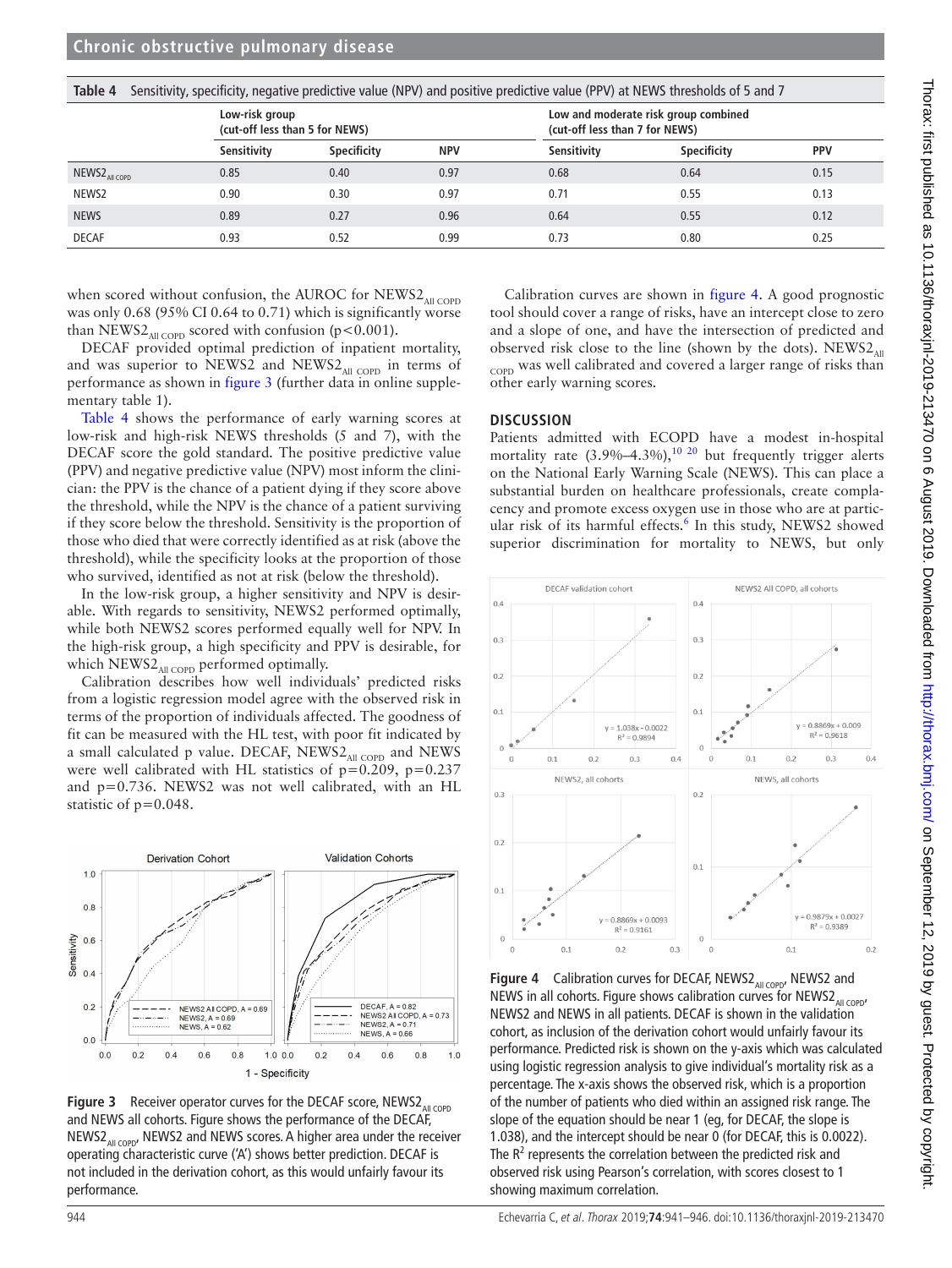reclassified 3.1% as not requiring a review, based on an alert trigger of 5 or more.  $NEWS2_{All\ COPD}$ , adopting target saturations of 88%–92%and scale 2 of the NEWS2 tool for all patients, led to an absolute reduction in alert frequency of 12.6%. In clinical practice, titrating down oxygen prior to alerts may be appropriate; this approach decreased alerts by 16.1%. The performance of  $NEWS2<sub>All COPD</sub>$  was similar to NEWS2, with no increased risk of death in the low-risk group. Of key importance, there were no deaths on the same day that patients were classified as not requiring review.

DECAF was prognostically superior to all scores, showed the most consistent performance and was well calibrated. Accurate mortality prediction informs clinical decision-making; the low-risk DECAF group was larger with a lower risk of death than seen with other scores, which makes DECAF suitable for the identification of patients for early discharge or hospital at home services. Additionally, in the National Asthma and COPD Audit, baseline mortality risk is being quantified by the NEWS2 score, but our results show NEWS2 should not be used in place of the DECAF score for this purpose.

Eligibility criteria were broad and rates of missing data were low, with robust data analyses, including methods to deal with missing data. The assessment of the NEWS score was pre-specified, as was the assessment of confusion; therefore, there is no bias in the subsequent re-coding of NEWS2. Furthermore, in both cohorts, the inclusion of NEWS indices was pre-specified, and data were collected prior to and/or without knowledge of the (objective) outcome. For the AUROC curve comparison, DECAF was compared with NEWS iterations only in the validation cohort; comparing performance in the derivation cohort would have introduced bias in favour of the DECAF score. A key strength is that our population was well described, with respiratory specialist confirmation of exacerbation and spirometric confirmation of COPD. These results may not apply to those with presumed ECOPD without obstructive spirometry (patients misdiagnosed with COPD). In our study, considerable efforts were made to obtain previous lung function results: we checked primary and secondary paper and electronic records before concluding spirometry was unavailable.

Our study has the following limitations. Scores were compared using admission data only. For the comparison with the DECAF score, using admission data is appropriate as we are assessing the tools' performance as a guide to inform clinical decision-making at the point of admission. However, for NEWS the inclusion of multiple measures would have added further useful data.

'NEWS2-without confusion' has been compared with NEWS by Hodgson and others, in a large cohort of patients. $^{21}$  $^{21}$  $^{21}$  They reported concerns that high-risk patients were inappropriately downgraded by NEWS2. However, NEWS2 was calculated from NEWS, which does not include confusion. This is an important omission as we have shown that confusion offers additional prognostic benefit, and inclusion of confusion may have resulted in fewer patients being downgraded. Furthermore, time to death was not reported: in our study, no low-risk patients died the same day, which supports correct risk categorisation. In common with other studies assessing similar early warning scores (such as Salford NEWS), $^{22}$  $^{22}$  $^{22}$  Hodgson *et al*<sup>23</sup> used ICD-10 codes to identify patients, which are known to be inaccurate.

A recent retrospective study by Pimentel *et al*<sup>24</sup> offers the advantage of capture of sequential early warning scores in 251266 acute adult admissions. Again, reliance on coding limits data quality in terms of case ascertainment. Again, confusion was not included, and therefore NEWS2 was not correctly scored. In 48898 patients with conditions that were associated with

risk of hypercapnia based on ICD-10 codes, 'NEWS2-without confusion' was slightly inferior to NEWS for identifying death within 24hours. In a subgroup of 1394 patients with confirmed hypercapnia, 'NEWS2-without confusion' offered similar discrimination and a higher PPV than NEWS. In common with our study, 'NEWS2-without confusion' generated fewer alerts, and mortality rates were low on the same day as patients having low-risk assessments. Our study differs in that we only included patients with confirmed COPD, NEWS2 was correctly scored and case ascertainment was robust.

While no patient should receive a diagnosis of COPD without obstructive spirometry, we acknowledge that this does occur and that our results may not be generalisable to such patients. However, we highlight that the Austin RCT showed that target  $SpO<sub>2</sub> 88%–92%$  in all patients with a presumed diagnosis of ECOPD at ambulance pick-up was associated with lower mortality, and this included patients without a spirometry-confirmed diagnosis of COPD.<sup>6</sup>

An important limitation of this and other studies of NEWS2 is that we did not observe NEWS2 in practice. Real-time recording of NEWS2 may result in changes in clinical behaviour. For example, while the performance of  $NEWS2<sub>All COPD</sub>$  and  $NEWS2$ was similar in our study, the reduction in false alerts with  $NEWS2<sub>All COPD</sub>$  could result in the more timely clinical assessment of other patients and hence a positive clinical outcome. Prospective randomised studies are required to address these points,  $25$ and to see if the use of  $NEWS2<sub>All COPD</sub>$  leads to improvements in mortality by preventing excess oxygen prescribing, but would be challenging to perform. Mortality was high in this study, though appropriate given the higher levels of comorbidity, pneumonia and frailty in our cohort compared with UK national audit data collected at a similar time.

The current BTS oxygen guidelines recommend initial target saturations of 88%–92% in patients with COPD. NEWS2 requires confirmation of hypercapnia before the alternative oxygen saturation scale is activated and should only be instigated by a clinician. Of concern, the NEWS2 implementation guidance and NEWS2 chart may result in many patients receiving excess oxygen prior to ABG analysis or clinician review. RCT data show a mortality benefit in those treated with oxygen target saturations 88%–92% at the point of ambulance pick-up. These patients did not have baseline ABG analysis prior to oxygen treatment, and this approach was beneficial even though a substantial proportion of patients were subsequently described as not having COPD.<sup>6</sup> RCTs have identified increases in mortality with excess oxygen in patients with a range of acute medical presentations even where there is no risk of hypercapnia.<sup>26</sup> Using NEWS2<sub>All</sub> copp in all patients with ECOPD could offer improved prognostic performance and calibration, with significantly fewer alerts, and lead to a reduction in harm from excess oxygen delivery in this at-risk population.

**Contributors** The study was conceived by SCB and designed by CE, JS and SCB. CE performed the statistical analyses. All authors contributed to data analysis and interpretation, and all were involved in drafting the manuscript and approving the final version. The corresponding author attests that all listed authors meet authorship criteria and that no others meeting the criteria have been omitted.

**Funding** Department of Health, Breathe North appeal, Northumbria NHS Foundation Trust Teaching and Research Fellowship programme and Novartis Pharmaceuticals UK.

**Disclaimer** The funders of the study had no role in study design, data collection, data analysis, data interpretation or writing of the report.

**Competing interests** All authors have completed the ICMJE uniform disclosure form at www.icmje.org/coi\_disclosure.pdf and declare: JS has no conflicts of interest to declare. CE reports grants from National Institute of Health Research,